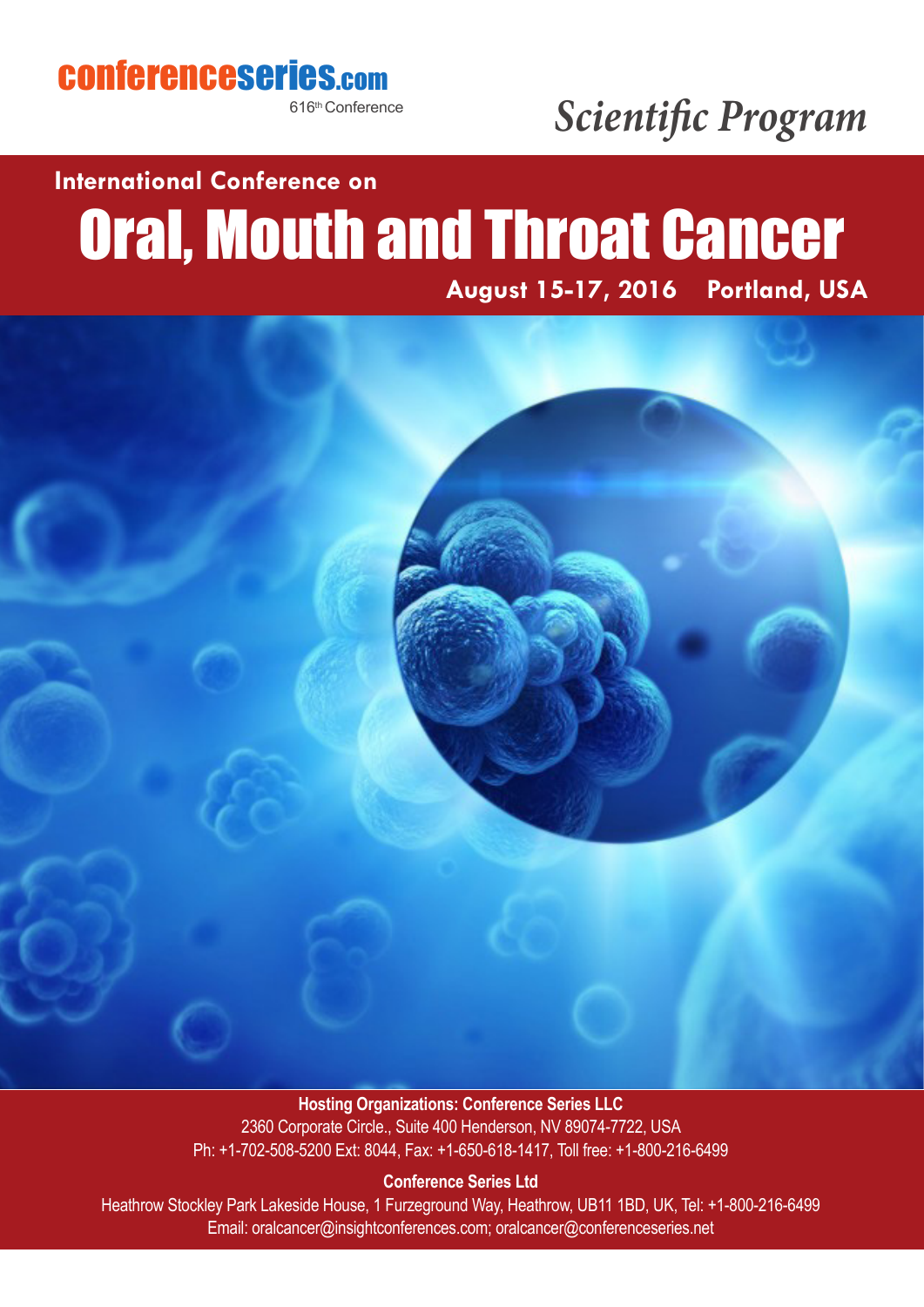|                                                                            | Day 1<br><b>August 15, 2016</b>                                                                                                                                                     |  |  |  |  |  |  |  |
|----------------------------------------------------------------------------|-------------------------------------------------------------------------------------------------------------------------------------------------------------------------------------|--|--|--|--|--|--|--|
| 09:15-09:45 Registrations                                                  |                                                                                                                                                                                     |  |  |  |  |  |  |  |
|                                                                            | <b>Hall</b>                                                                                                                                                                         |  |  |  |  |  |  |  |
|                                                                            |                                                                                                                                                                                     |  |  |  |  |  |  |  |
|                                                                            |                                                                                                                                                                                     |  |  |  |  |  |  |  |
|                                                                            | conferenceseries.com 09:45-10:15<br><b>Opening Ceremony</b>                                                                                                                         |  |  |  |  |  |  |  |
|                                                                            |                                                                                                                                                                                     |  |  |  |  |  |  |  |
|                                                                            |                                                                                                                                                                                     |  |  |  |  |  |  |  |
|                                                                            | <b>Keynote Forum</b>                                                                                                                                                                |  |  |  |  |  |  |  |
|                                                                            | <b>Introduction</b>                                                                                                                                                                 |  |  |  |  |  |  |  |
|                                                                            | 10:15-11:05 Head and Neck Cancers                                                                                                                                                   |  |  |  |  |  |  |  |
|                                                                            | Mark S. Chambers, The University of Texas, USA                                                                                                                                      |  |  |  |  |  |  |  |
|                                                                            | Networking and Refreshments Break: 11:05-11:25                                                                                                                                      |  |  |  |  |  |  |  |
|                                                                            | <b>Group Photo</b>                                                                                                                                                                  |  |  |  |  |  |  |  |
|                                                                            | Major Sessions: Oral Cancer: Pathophysiology   Head and Neck Cancer                                                                                                                 |  |  |  |  |  |  |  |
|                                                                            |                                                                                                                                                                                     |  |  |  |  |  |  |  |
|                                                                            | Session Chair: Nick M Shillingford, University of Southern California, USA                                                                                                          |  |  |  |  |  |  |  |
|                                                                            | <b>Session Introduction</b>                                                                                                                                                         |  |  |  |  |  |  |  |
| $11:25 - 11:50$                                                            | An overview of pediatric oral and throat cancer                                                                                                                                     |  |  |  |  |  |  |  |
|                                                                            | Nick M Shillingford, University of Southern California, USA                                                                                                                         |  |  |  |  |  |  |  |
|                                                                            | Smoking status after a cancer diagnosis and long-term survival among newly diagnosed head and neck                                                                                  |  |  |  |  |  |  |  |
| $11:50-12:15$                                                              | cancer patients<br>Seung Hee Choi, Michigan State University, USA                                                                                                                   |  |  |  |  |  |  |  |
|                                                                            | Role of high dose rate brachytherapy in early and locally advanced squamous cell carcinoma of oral cavity                                                                           |  |  |  |  |  |  |  |
| $12:15 - 12:40$                                                            | Parthasarathy Vedasoundaram, JIPMER, India                                                                                                                                          |  |  |  |  |  |  |  |
| Imaging assessment of oral carcinoma with potential mandibular involvement |                                                                                                                                                                                     |  |  |  |  |  |  |  |
| 12:40-13:05                                                                | Nathalie Tabchouri, Université Pierre et Marie Curie School of Medicine, France                                                                                                     |  |  |  |  |  |  |  |
|                                                                            | <b>Lunch Break 13:05-13:45</b>                                                                                                                                                      |  |  |  |  |  |  |  |
|                                                                            | A review of salivary gland tumors in pediatric patients with emphasis on muc4 ihc in mucoepidermoid                                                                                 |  |  |  |  |  |  |  |
| $13:45 - 14:10$                                                            | carcinoma                                                                                                                                                                           |  |  |  |  |  |  |  |
|                                                                            | Nick M Shillingford, University of Southern California, USA                                                                                                                         |  |  |  |  |  |  |  |
|                                                                            | Optimal treatment of locally advanced squamous cell carcinoma based on tumor-related factors: staging,<br>grading and responding                                                    |  |  |  |  |  |  |  |
| 14:10-14:35                                                                | Makoto Noguchi, University of Toyama, Japan                                                                                                                                         |  |  |  |  |  |  |  |
|                                                                            | <b>Panel Discussion</b>                                                                                                                                                             |  |  |  |  |  |  |  |
| <b>Major Sessions:</b>                                                     |                                                                                                                                                                                     |  |  |  |  |  |  |  |
|                                                                            | Oral Cancer, Oral Cancer: Prevention   Mouth Cancer   Throat Cancer                                                                                                                 |  |  |  |  |  |  |  |
|                                                                            | Session Chair: Nick M Shillingford, USA                                                                                                                                             |  |  |  |  |  |  |  |
|                                                                            | <b>Session Introduction</b>                                                                                                                                                         |  |  |  |  |  |  |  |
|                                                                            | Smoking and alcohol cessation programs in patients with head and neck cancer: A qualitative study in 5 tertiary                                                                     |  |  |  |  |  |  |  |
| 14:35-15:00                                                                | referral hospitals and one comprehensive cancer center in Rhone-Alpes region, France                                                                                                |  |  |  |  |  |  |  |
|                                                                            | Veronique Regnier Denois, Lucien Neuwirth Cancer Institute, France<br>Frequency of Human Papilloma Virus infection in Oral Squamous Cell Carcinoma and its clinical significance -A |  |  |  |  |  |  |  |
| 15:00-15:25                                                                | retrospective study                                                                                                                                                                 |  |  |  |  |  |  |  |
|                                                                            | Divya Raj, Regional Cancer Centre, India                                                                                                                                            |  |  |  |  |  |  |  |
|                                                                            | <b>Oral Cancers- The Nigerian Perspective</b>                                                                                                                                       |  |  |  |  |  |  |  |
| 15:25-15:50                                                                | Mercy Okoh, University of Benin, Nigeria                                                                                                                                            |  |  |  |  |  |  |  |
| 15:50-16:15                                                                | Early diagnosis of oral potentially malignant & malignant lesions by OPN-An immuno-histochemical study                                                                              |  |  |  |  |  |  |  |
|                                                                            | Nasir Ahmed Salati, Dr Z.A.Dental College, India                                                                                                                                    |  |  |  |  |  |  |  |

Page 2